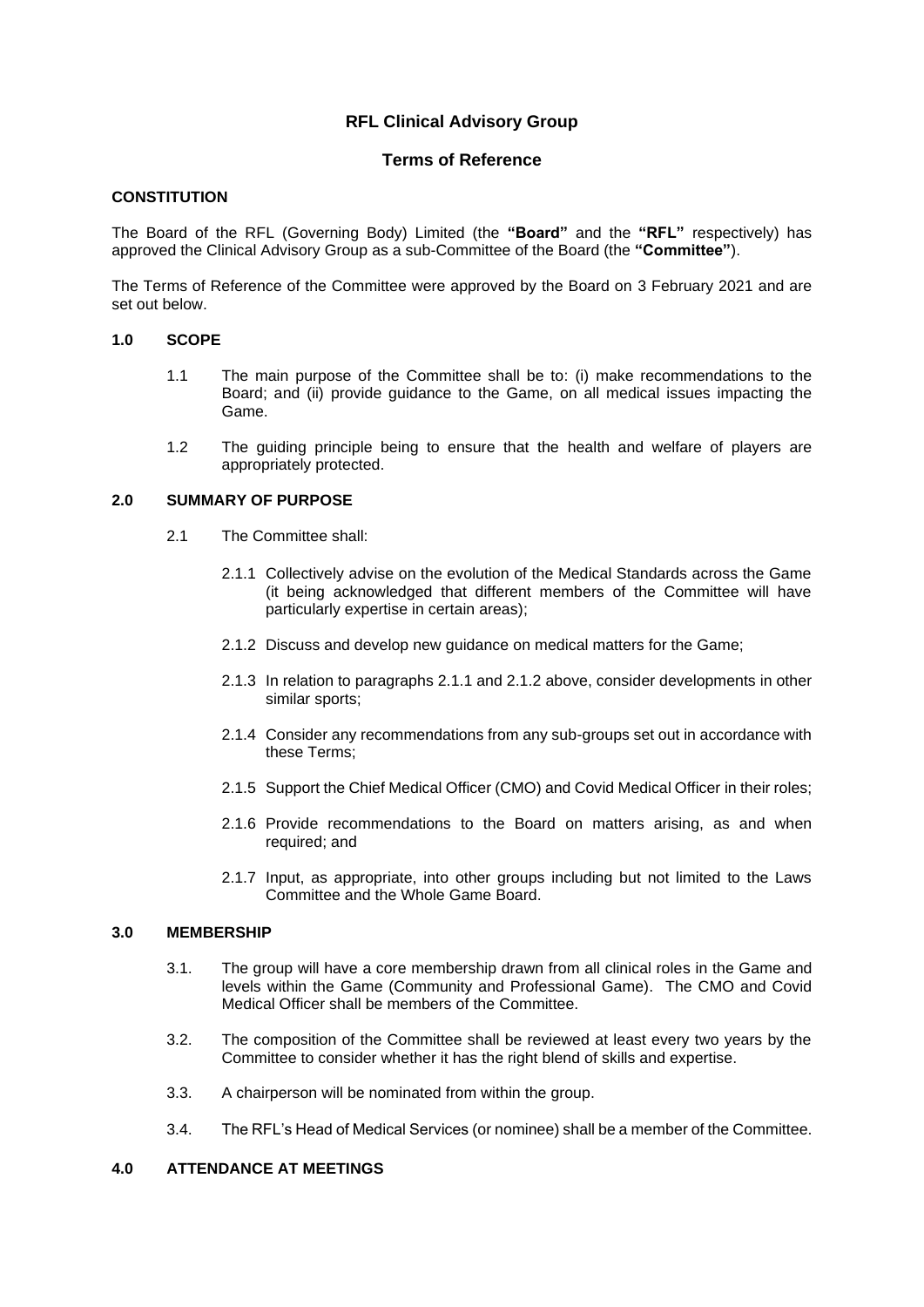- 4.1. Only members of the Committee have the right to attend Committee meetings. However, other individuals and external advisers may be invited to attend for all or part of the meeting, as and when appropriate.
- 4.2. A member shall be removed from the Committee if:
	- 4.2.1. by notice in writing to the Chair, he / she resigns from the Committee;
	- 4.2.2. he / she is absent from three consecutive meetings of the Committee without the consent of the Chair; or
	- 4.2.3. The Committee by majority decision resolves that he / she should cease to hold office; or
	- 4.2.4. the member has breached the Code of Conduct and, following the appropriate investigatory process, he / she is removed from office.

## **5.0 MEETING STRUCTURE**

- 5.1. The Committee will meet quarterly either virtually or at a location mutually convenient to attending members.
- 5.1.1.An agenda will be circulated 1 week prior to the meeting, along with papers appropriate to items to be discussed.
- 5.1.2.Items to be discussed should be provided 2 weeks prior to the meeting to the Chair and Head of Medical Services.
- 5.1.3.A.O.B. items shall be provided to the Chair and Head of Medical Services 48 hours prior to the meeting.
- 5.1.4.The quorum necessary for the transaction of business shall be four members.
- 5.1.5.Members should declare any potential COIs at the beginning of any meeting and declare any arising during discussions.
- 5.2. In addition, the Committee may be asked to provide input and feedback on ad hoc matters between meetings.

## **6.0 AUTHORITY**

- 6.1. The Committee is authorised by the Board to:
	- 6.1.1. Investigate any activity within its Terms of Reference;
	- 6.1.2. Seek external input as it considers necessary;
	- 6.1.3. Make recommendations to the RFL Board on any area within its remit,

provided that it shall not be entitled to incur any expenditure on behalf of the RFL (unless approved in advance in writing by the RFL Board or relevant RFL Executive Board member) or bind the RFL in any way.

6.2. The Committee shall be entitled to establish sub-committees (including but not limited to a Research Sub-Committee) to consider matters within the scope of these Terms of Reference. Such Committees may either be ad hoc or permanently standing.

### **7.0 REPORTING**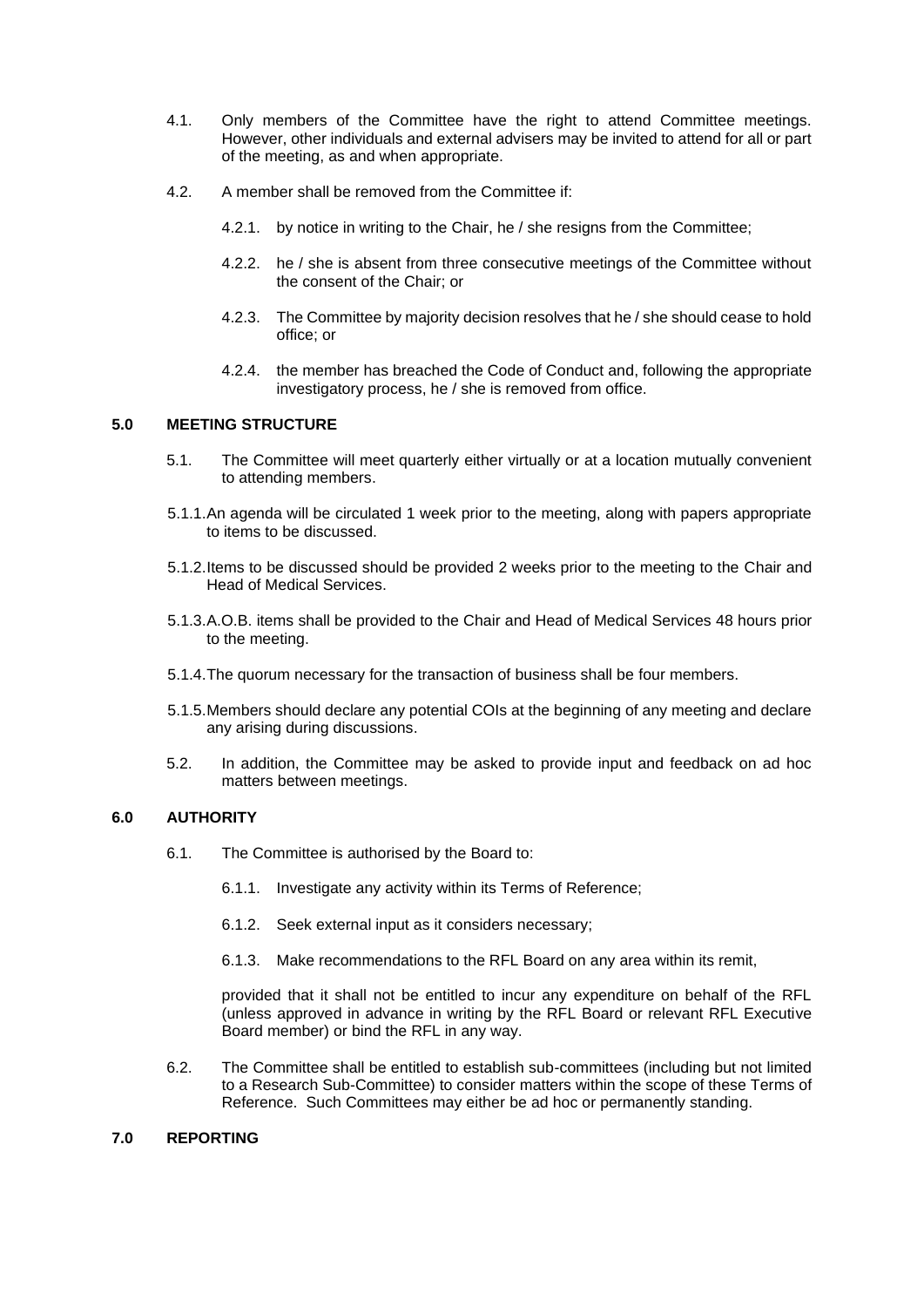- 7.1. The Head of Medical Services (or nominee) shall minute the proceedings and decisions of all meetings of the Committee and shall circulate the minutes of meetings to the Committee and a summary to the Board.
- 7.2. The Chair shall report formally to the Board on its proceedings on all matters within its duties and responsibilities upon invitation.
- 7.3. The Committee shall make whatever recommendations to the Board it deems appropriate on any area within its remit where action or improvement is needed.
- 7.4. The Committee shall annually review its Terms of Reference and its own effectiveness and recommend any appropriate changes to the Board.

## **8.0 TERMS**

8.1. These Terms shall not be amended in any way save with the agreement of the Board.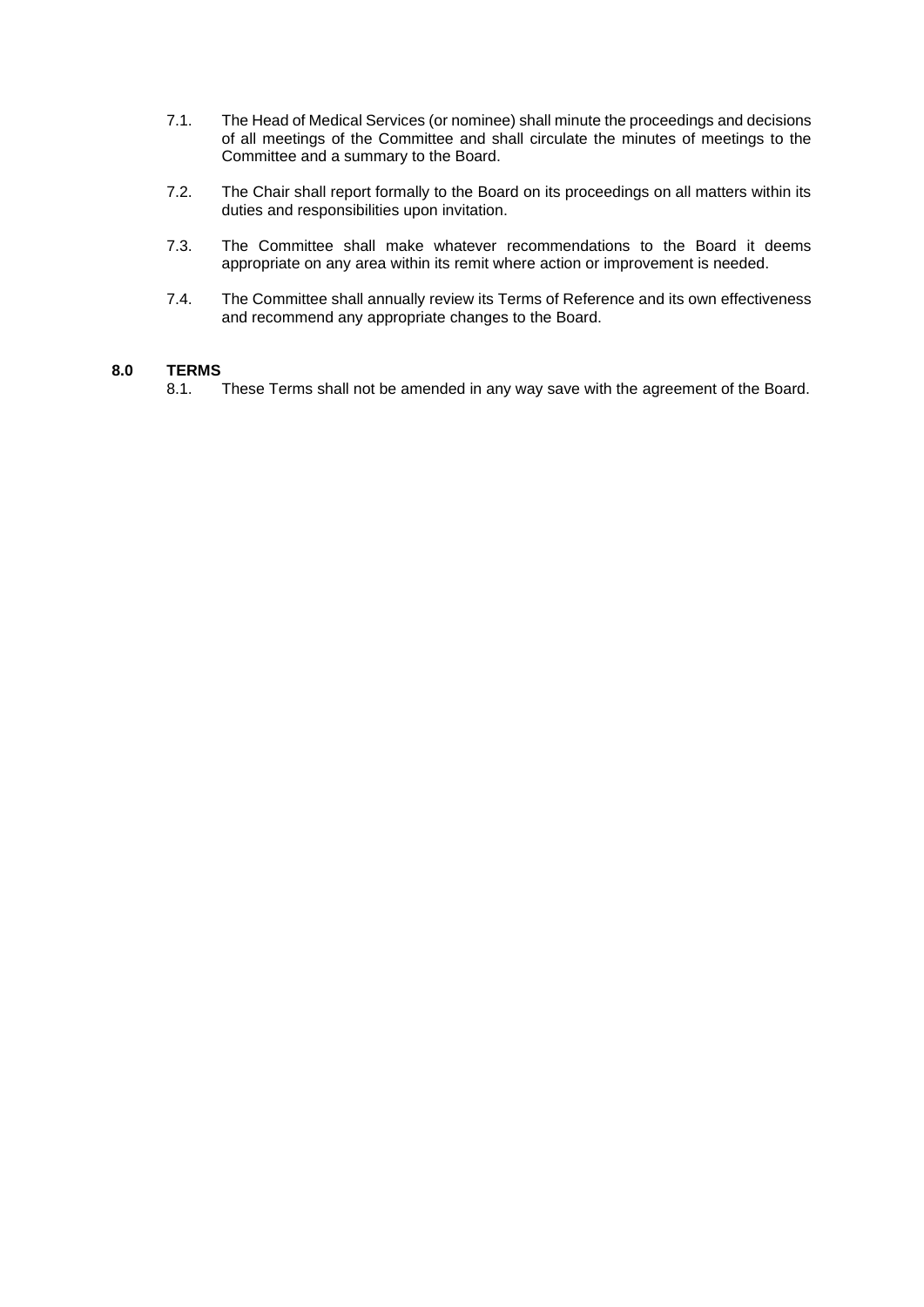### **APPENDIX SUB COMMITTEE MEMBERS' CODE OF CONDUCT**

#### **1. Scope**

(a) This Code of Conduct applies to all members of the CAG (an "**Office Holder**".)

### 2. **Accountability and Responsibilities**

- (a) You must exercise your powers as an Office Holder in good faith and for the benefit of the RFL, its members, players and the sport of Rugby League.
- (b) You acknowledge that it is a condition of your membership of the Committee that you provide a Fit and Proper Person Declaration (in the form specified by the RFL) confirming that you are not subject to any of the conditions set out in the Declaration (the "**Disqualifying Conditions**"). You shall notify the Secretary if any event occurs which means you are or are reasonably likely to be subjected to a Disqualifying Condition. If you are subject to a Disqualifying Condition you have the right to ask for a dispensation from the prohibition on being a Committee member: any such request will be considered by the RFL Board (whose decision shall be final).

## 3. **Confidentiality**

- (a) For the purpose of this clause, Confidential Information means information that is either marked confidential or which by its nature would be assumed by a reasonable person to be confidential.
- (b) You must ensure that you handle Confidential Information obtained solely as result of your membership of the Committee in accordance with the law and with regard to the best interests and reputation of the RFL. You must not use Confidential Information for private purposes or to harm the RFL or to maliciously damage the reputation of others or disclose confidential information to the media or any other third party without the prior written authority of the RFL. This obligation continues indefinitely after you cease to be an Office Holder.

### 4. **Decision Making, Conflicts of interest and Independence**

- (a) When taking any decision as part of the Committee, you agree to act in the best interests of the RFL and the sport in general.
- (b) You must fully declare all conflicts of interest in advance. As well as avoiding actual impropriety, you should avoid any appearance of it.
- (c) You have the right to argue for your point of view, and express disagreement with colleagues during discussions, but after a collective decision has been taken you should support that decision in your capacity as a member of the Committee.

## **5. Behaviours**

- (a) You shall actively engage in respectful discussion, debate and voting in meetings. This includes contributing positively, listening carefully, challenging sensitively and avoiding unnecessary conflict.
- (b) You shall carry out your role as an Office Holder in accordance with the RFL Values. This includes working considerately and respectfully with all.

### 6. **General**

(a) No Code of Conduct can be all-embracing and it is necessary to honour the spirit of the Code as well as its letter. Where questions arise which are not covered explicitly by his Code, your behaviour should be honest, ethical, impartial and considerate, and